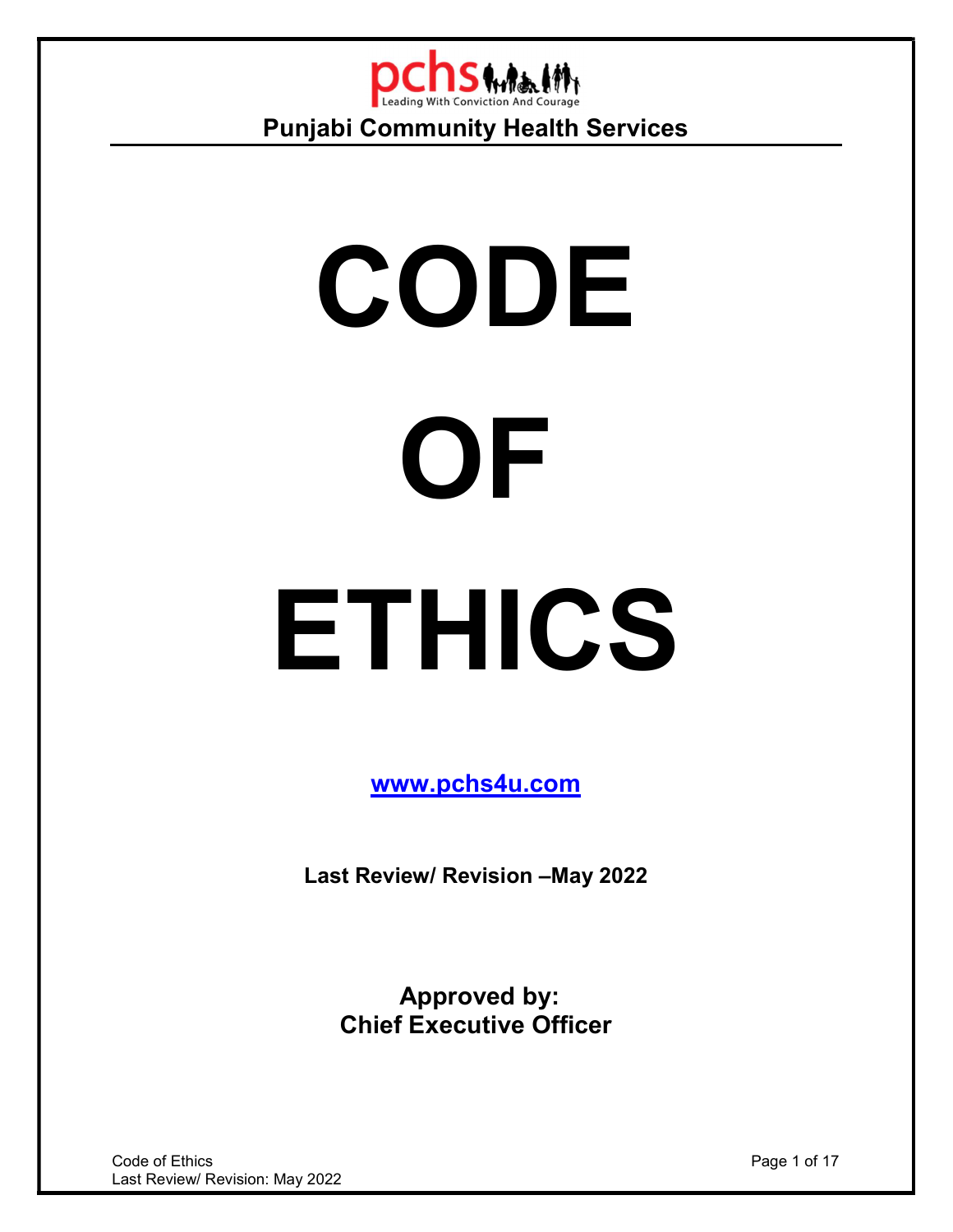

# Punjabi Community Health Services INTRODUCTION

Punjabi Community Health Services (PCHS) Code of Ethics includes an extensive array of ethical responsibilities that are standards for all PCHS employees, volunteers and students.

The areas include ethics that address:

- Mission, Vision and Values
- Person-Centered Philosophy
- Business Practices
- Marketing and Public Relations
- Contractual Relationships
- Service Delivery
- Professional Responsibilities
- Human Resources
- Prohibition of Waste, Fraud, Abuse, and other Wrongdoing
- Duties of Leadership Team and Operations Team
- Financial
- Confidentiality
- Health, safety and environmental
- Compliance
- Procedure to deal with allegations of violation of ethical codes
- Monitoring and education on code of ethics for personnel and other stakeholders
- Advocacy
- Fundraising
- Corporate Citizenship
- Appendix A Code of Ethics Violation Report Form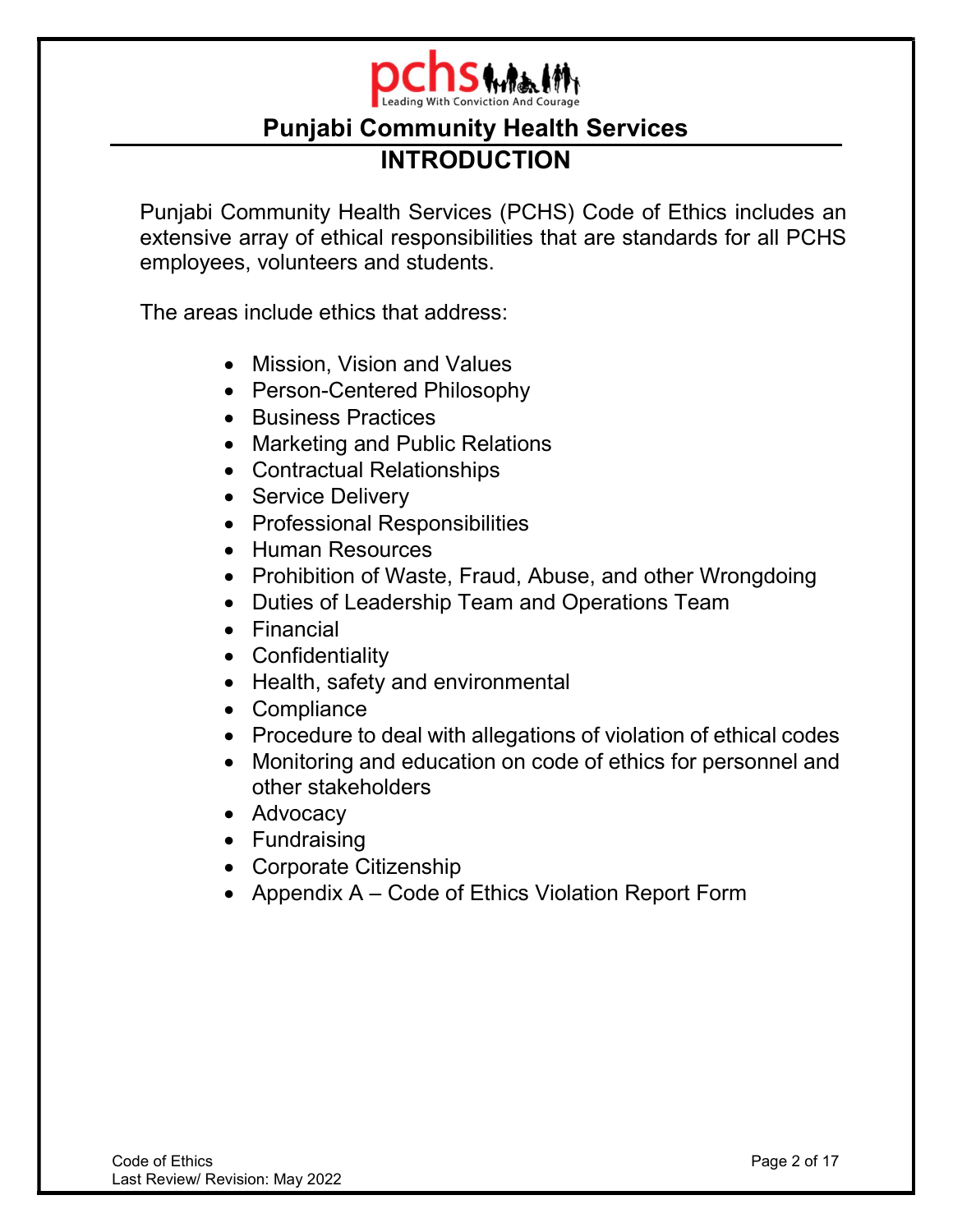

# Punjabi Community Health Services CODE OF ETHICS

### PURPOSE

The purpose of this Code of Ethics is to establish for the employees of PCHS a written code of ethical conduct to foster a positive work environment, bring the ethical aspect of business choices to a conscious level and acknowledge that, as PCHS employees and associates, we are expected to do the right thing, in the right way, for the right reason.

### POLICY STATEMENT

PCHS has vision and mission statements that define our direction and business purpose. In addition, PCHS has a set of values and a Code of Ethics that guide our daily conduct.

It is the policy of PCHS that its employees demonstrate the highest standards of ethical and professional conduct at all times in their business activities. These individuals have an affirmative duty to promote and advance the mission of PCHS. In all respects, PCHS must have the confidence of its clients and the public. The community and people we serve trust PCHS based on its long established reputation and integrity. Any misdeed, illegal activity, or appearance of impropriety will impact negatively upon all of us.

In order to maintain that trust, we agree to voluntarily comply with the guidelines and recommendations set forth in this policy. By supporting and adhering to the following ethical principles and standards of conduct we will help maintain PCHS's reputation in the community as a leading provider of services to individuals with barriers to employment.

# SCOPE OF POLICY

This policy applies to all employees of PCHS including all volunteers (including Peer Support), students, contractors and consultants.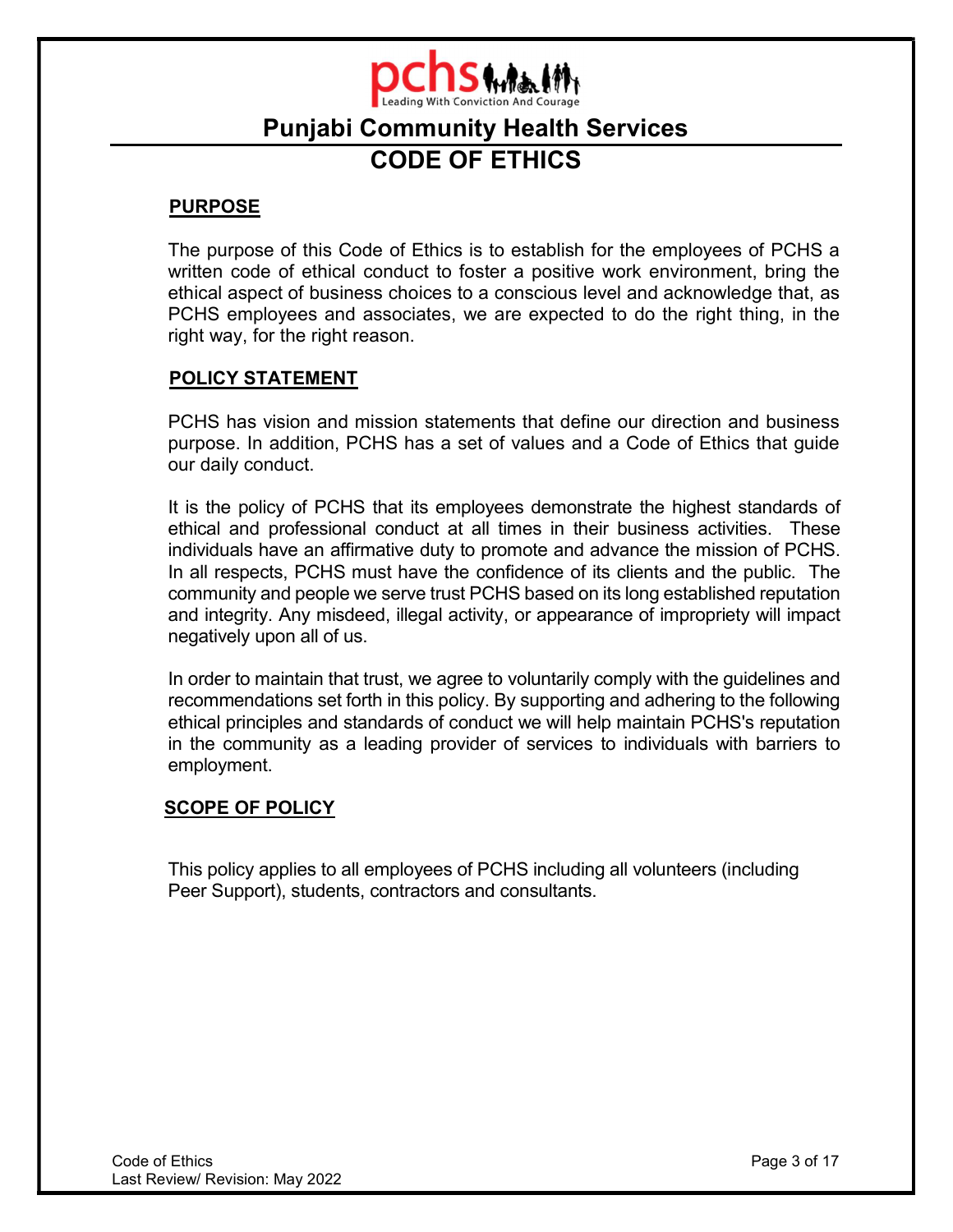

# **PULLIJ WIFERERT IN 1998** Mission, Vision and Values

PCHS has vision and mission statements that define our direction and business purpose. In addition, PCHS has a set of values which define PCHS culture, person-centered philosophy and a Code of Ethics that guide our daily conduct.

# Vision

Our vision is to have healthy and thriving diverse communities

# Mission

To improve the well-being of the individuals, families and communities using an antiracism and anti-oppression framework

# Core Values

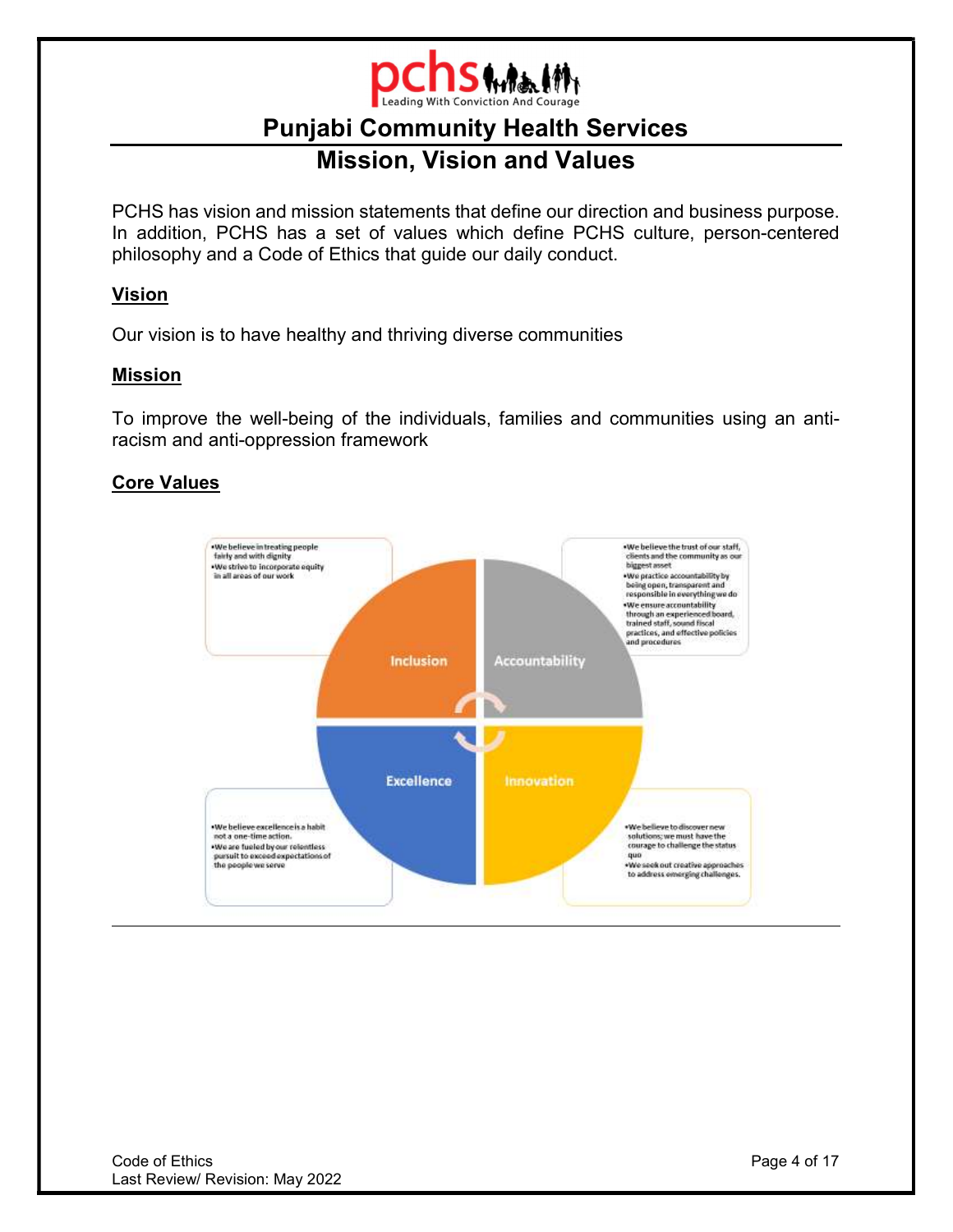

# PERSON-CENTERED PHILOSOPHY

To support positive control and self-direction of people's own lives by:

Becoming partners and facilitators in creating a positive environment around the person served which provides support, control and motivation to make positive changes in their behavior

We implement our person-centered philosophy by:

- Treating people with dignity and respect
- Becoming aware of and support personal perspectives, values, beliefs and preferences
- Listening with compassion
- Working in partnership to design and deliver services
- Continuously work towards creating value for our clients

# BUSINESS PRACTICES

PCHS shall:

- Engage in and promote honest and ethical conduct
- Conduct ourselves in a professional manner at all times
- Provide equal employment opportunities for all persons in our workforce or those being recruited for our workforce; prohibit discrimination in our personnel policies, program practices and operations, and in our working conditions and relationships with employees and applicants for employment; provide employment opportunities without regard to race, ancestry, place of origin, colour, ethnic origin, citizenship, creed, sex, sexual orientation, gender identity, gender expression, age, record of offences, marital status, family status, disability or any other basis made unlawful by federal, provincial or local laws.
- Avoid actual or perceived conflicts of interest.
- Comply with applicable federal, provincial and local laws, contractual obligations and PCHS policies and procedures.
- Responsibly use and control all assets, resources and information at our disposal.
- Use restricted monies for its requested purpose. We will be able to account for its activity and show how the funds were used.

Encourage the prompt reporting of any violations of this Code of Ethics or other governing documents to Chief Executive Officer (CEO) or Human Resources Senior Manager

# MARKETING AND PUBLIC RELATIONS

PCHS shall: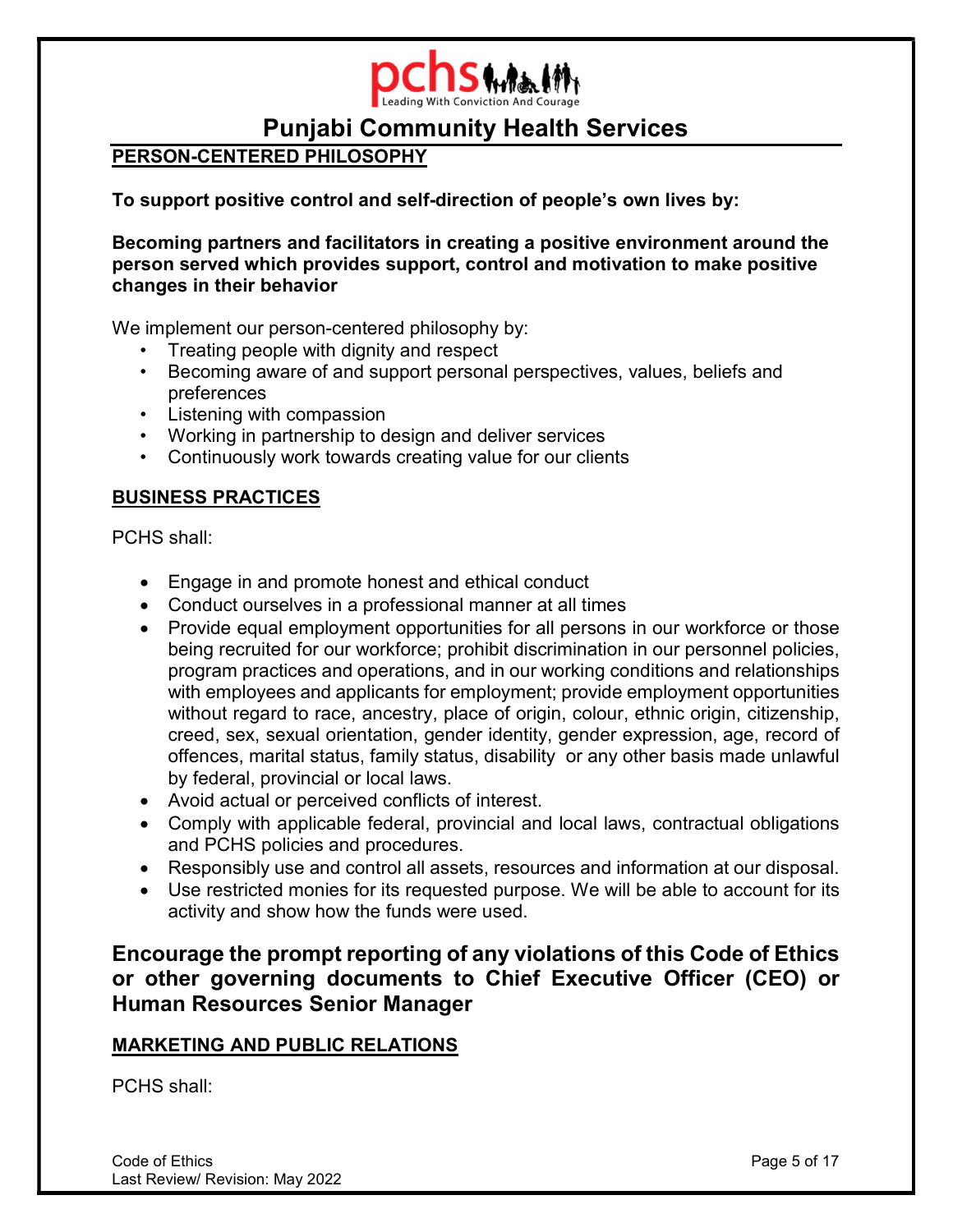

- Practice honest, transparent and timely communication to facilitate the free flow of essential information in accord with the public interest.
- Ensure that all services and products are promoted in a manner that demonstrates respect for our employees and the people receiving services, as well as sensitivity to cultural values and beliefs.
- Protect confidential information and comply with all legal requirements for disclosure of information affecting the welfare of others.
- Protect the privacy of our employees and clients, and disclose information about them only with expressed, written permission.
- Disseminate accurate information and promptly correct erroneous communication for which we are responsible.

# CONTRACTUAL RELATIONSHIP

PCHS shall:

Maintain its relationships with individuals and entities with whom it has established or is considering establishing a contractual relationship in a legal and ethical manner. In addition to its Code of Ethics that guides business relationships, the following procedures will be observed:

- PCHS will determine that potential and current contractors and consultants have:
	- $\triangleright$  Capacity to perform at an acceptable level.
	- $\triangleright$  An ethical track record.
	- $\triangleright$  A reputation that is consistent with PCHS's mission.
- PCHS will not engage in contractual relationships with individuals or entities whose reputation is not consistent with PCHS's mission, ethics or values.
- Contracts will be reviewed on an as-needed basis.
- The services of the consultants and contractors will be reviewed annually.

# SERVICE DELIVERY

Every member of PCHS staff shall:

- $\triangleright$  Conflict of Interest
	- Be alert to, and avoid, conflicts of interest that interfere with the exercise of professional discretion and impartial judgment.
	- Inform persons served when a real, or potential, conflict of interest arises, and take reasonable steps to resolve the issue in a manner that makes the persons' served interest primary and protects the persons' served interest to the greatest extent possible.
- $\triangleright$  Exchange of gifts, gratuity and money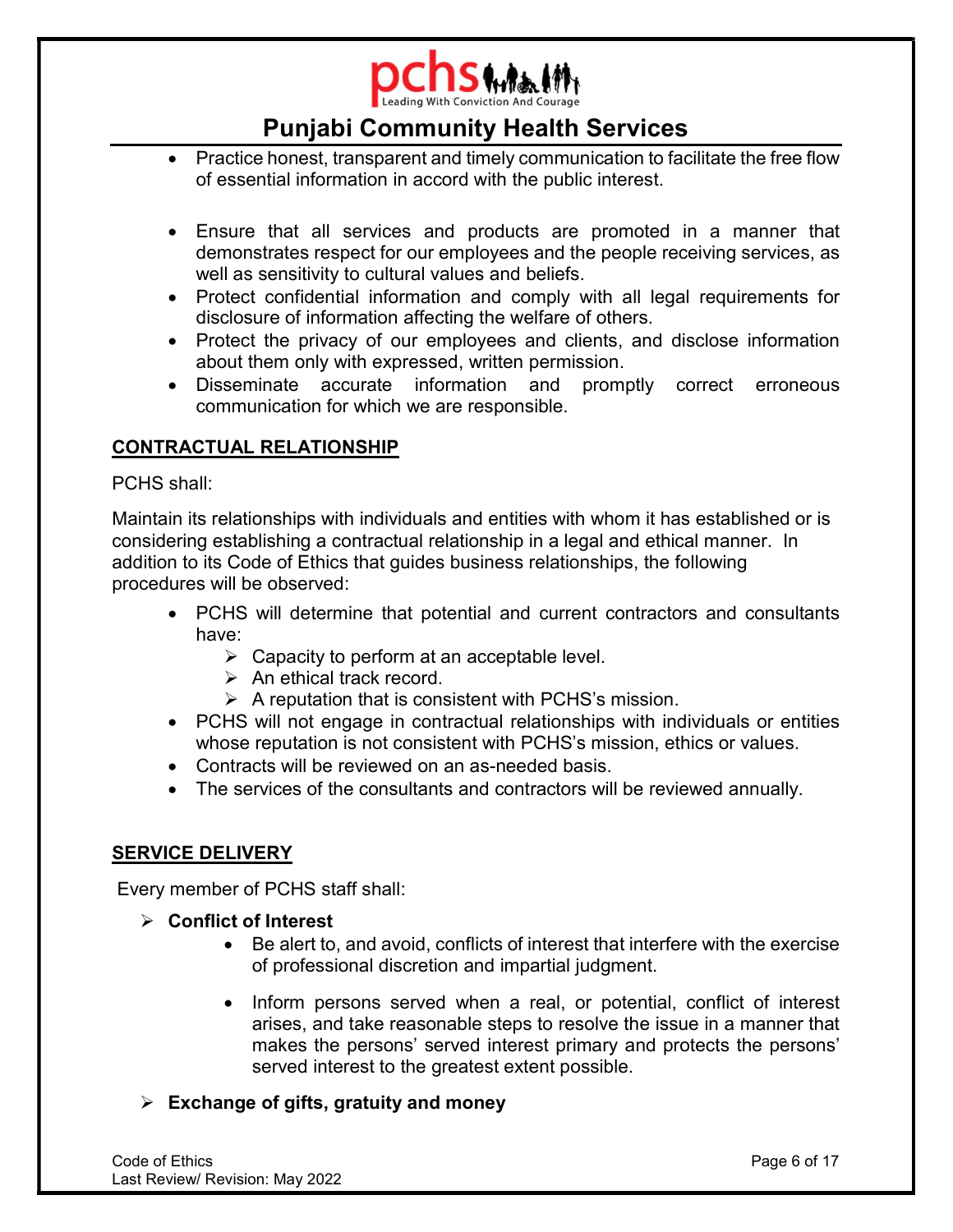

• Not accept money, exchange gifts, gratuities, or other consideration from anyone other than PCHS for the performance of any act, which the employee would be required or expected to render in the regular course of their duties as a PCHS employee.

### $\triangleright$  Personal fundraising

 Not engage in fundraising activities that are not sanctioned and approved by the CEO as permissible fundraising activities. Examples of fundraising activities that would not be under the domain of the organization may include: the selling of cookies, candy or other items that are personal initiatives of an employee and/or their family member.

# $\triangleright$  Personal property

• Respect and safeguard the personal property of persons served, visitors, and all property of the organization, as may be appropriate in their role.

### $\triangleright$  Setting boundaries

- Not provide services to individuals, with whom they have a personal, including dating, intimate, prior or current sexual relationship.
- Not to engage in personal, intimate and sexual relationship with coworkers unless, both parties are employed as husband and wife (or in common law relationships)

# $\triangleright$  Witnessing of documents

- Not act as a witness to documents such as Power of Attorney, guardianship, advance directives, and/or agency contracts without the expressed written approval of the CEO and Chief Operating Officer (COO)
- $\triangleright$  Ensure that the organization's person-centered planning philosophy is evident in the service delivery process.
- $\triangleright$  Ensure that all barriers to accessibility are assessed, addressed, and removed.
- $\triangleright$  Recognize and respect the inherent dignity and worth of the person and persons within the persons served care system.
- $\triangleright$  Recognize the cultural, racial and ethnic importance of human relationships.
- $\triangleright$  Behave in a trustworthy manner with those whom they serve.
- $\triangleright$  Use language that is respectful and professional when communicating with persons served, employees, volunteers, and other stakeholders.
- $\triangleright$  Adhere to PCHS's accessibility policy in the areas of, but not limited to, architecture, environment, attitudes, finances, employment, communication, and transportation
- $\triangleright$  Practice within their areas of competencies and develop and enhance their professional expertise.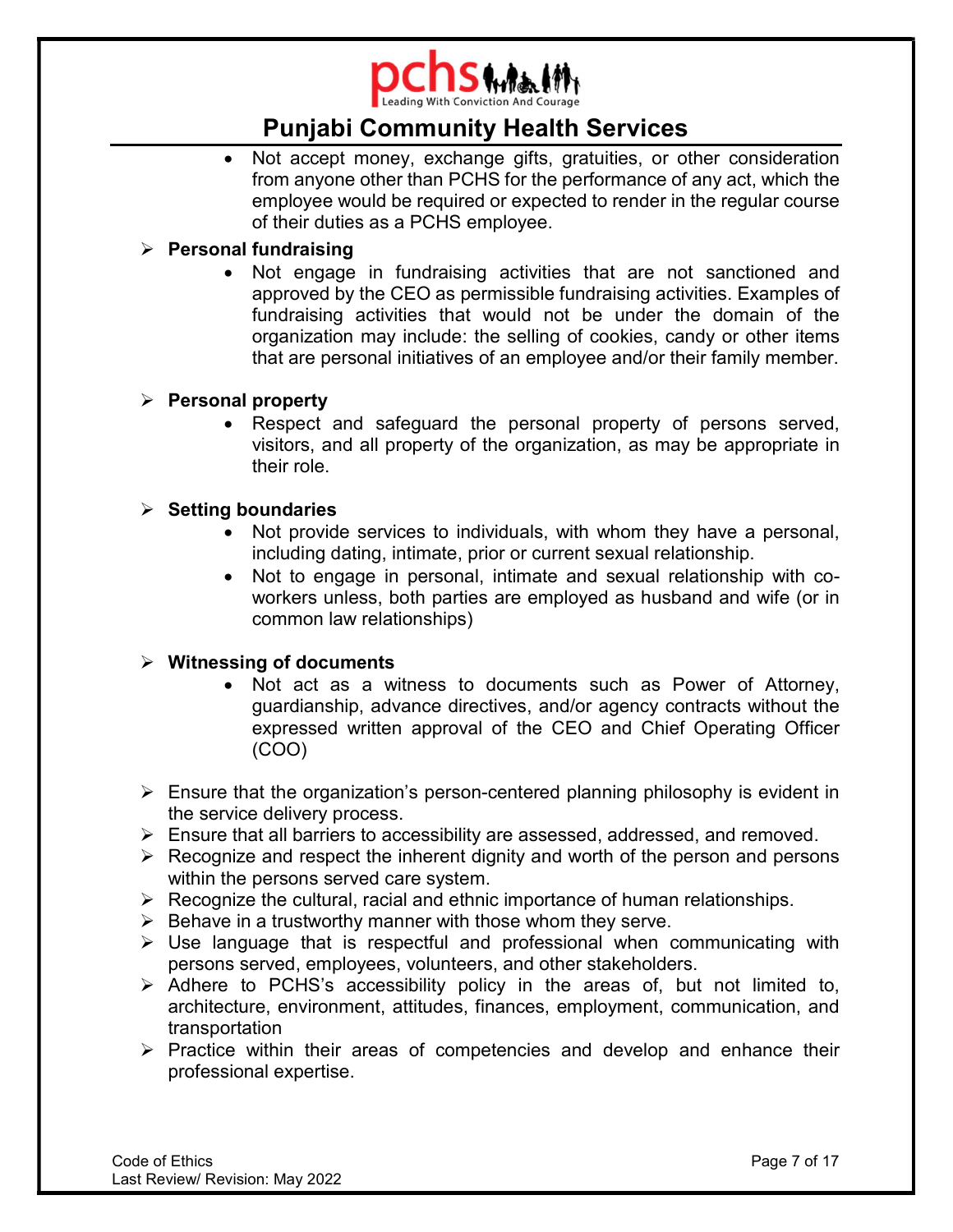

- $\triangleright$  Maintain and update their professional licenses, credentials, certifications, as applicable.
- $\triangleright$  Respect and promote the rights of persons served to self-determination, and assist persons served in their efforts to identify and clarify their goals.
- $\triangleright$  Use clear and understandable language to inform persons served of the purpose of services, and risks related to services.
- $\triangleright$  Use clear and understandable language to inform persons of limits to services, because of the requirements of the funders.
- $\triangleright$  Provide persons served with reasonable access to their records.
- $\triangleright$  Not use derogatory language in their written or verbal communication to, or about, persons served.
- $\triangleright$  Practice within their areas of competencies and develop and enhance their professional expertise.
- Use accurate and respectful communication to, and about, persons served.
- $\triangleright$  Make reasonable efforts to ensure continuity of services in the event that services are interrupted by factors such as unavailability, relocation, illness, disability, or death.
- $\triangleright$  Not in any case make clients sign blank forms.
- $\triangleright$  Not discuss client's case information without provisions for relative confidentiality.
- $\triangleright$  Not leave persons' served case record information on desks, or in any other unsecured manner, thus violating persons' served confidentiality.
- $\triangleright$  Not intentionally or unintentionally mismanage the resources of the organization or other stakeholders.
- $\triangleright$  Believe in working holistically with the "family" as a whole in addition to working with the client
- $\triangleright$  Believe in breaking down barriers and eliminating stigma.
- $\triangleright$  Believe that everyone has the ability to recover and has the right to feel supported and encouraged to develop their strengths, abilities and talents.
- $\triangleright$  Believe in providing empathy, compassion, acceptance and reassurance

# PROFESSIONAL RESPONSIBILITIES

Every member of PCHS team shall:

- Ensure that individual client information is kept confidential according to applicable federal, provincial and local laws, contractual obligations and PCHS policies and procedures.
- Discuss confidential client information only with authorization from the client, as necessary for the provision of services, or as a result of a legal or government order.
- Maintain an atmosphere in which PCHS clients can learn and develop.
- Ensure that PCHS clients are provided equal treatment and services regardless of race, ancestry, place of origin, colour, ethnic origin, citizenship, creed, sex, sexual orientation, gender identity, gender expression, age, record of offences,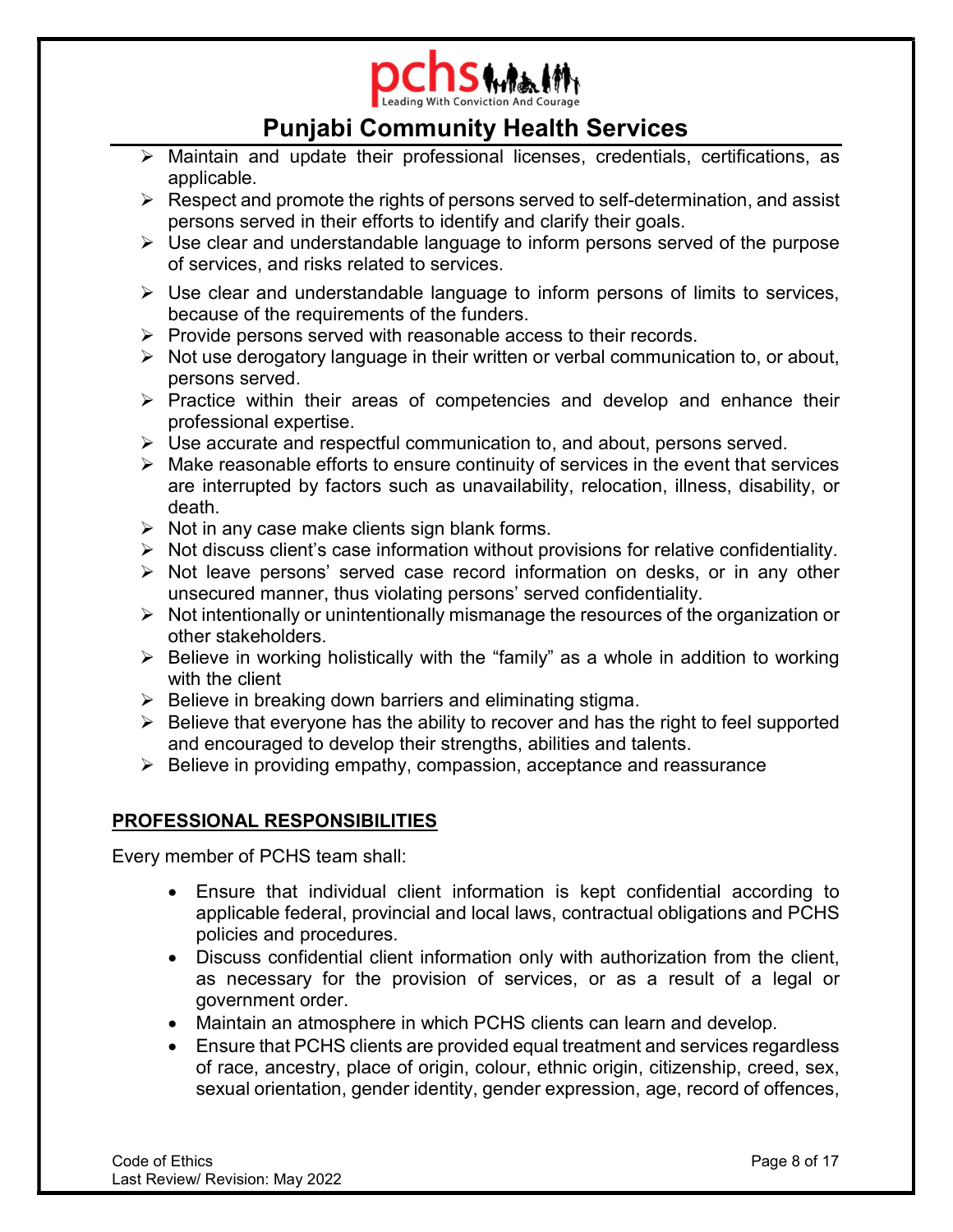

marital status, family status or disability, or any other basis protected by federal, provincial or local law, except as restricted by specific contractual obligations.

- Strictly prohibit client abuse and harassment. Clients have the right and responsibility to report abuse, harassment or any other violation of their rights to their caseworker or a member of the PCHS staff, and to have a confidential investigation conducted on client's behalf. PCHS does not restrict these rights or use any restrictive procedures.
- Ensure that clients are given the opportunity to provide input into the programs they participate in and the services they receive. This input must always be accepted in a respectful manner.

# HUMAN RESOURCES

PCHS shall:

- Maintain the highest standards of ethical conduct and be a role model for our employees, clients, students and volunteers
- Promote fairness for all employees
- Protect the rights of our employees, clients and volunteers, while ensuring truthful communications and facilitating informed decision-making
- Maintain diversity within our workforce to effectively meet the needs of the people we serve

# PROHIBITION OF WASTE, FRAUD, ABUSE AND OTHER WRONGDOING

Waste: The careless and deliberate expenditure or allocation of resources in excess of need.

Fraud: A dishonest and deliberate course of action which results in the obtaining of money, property or an advantage to which the recipient would not normally be entitled.

Abuse/Wrong Doing: The misuse or abuse of the Organization's practices or client's properties and associated materials so as to gain a personal advantage for some other purpose that is not in the best interests of the Organization.

It is the policy of PCHS that employees, students, volunteers, or other stakeholders must not participate in fraud, abuse, waste of resources or other wrongdoing, whether illegal or unethical. Employees are encouraged to report any suspicion or evidence in the aforementioned areas to their immediate supervisor or Human Resources Department. PCHS shall uphold a "no reprisal" concept for employees and volunteers in reporting suspected incidents of questionable activities and practices.

# DUTIES OF LEADERSHIP TEAM AND OPERATIONS TEAM

Leadership Team and Operations Team shall: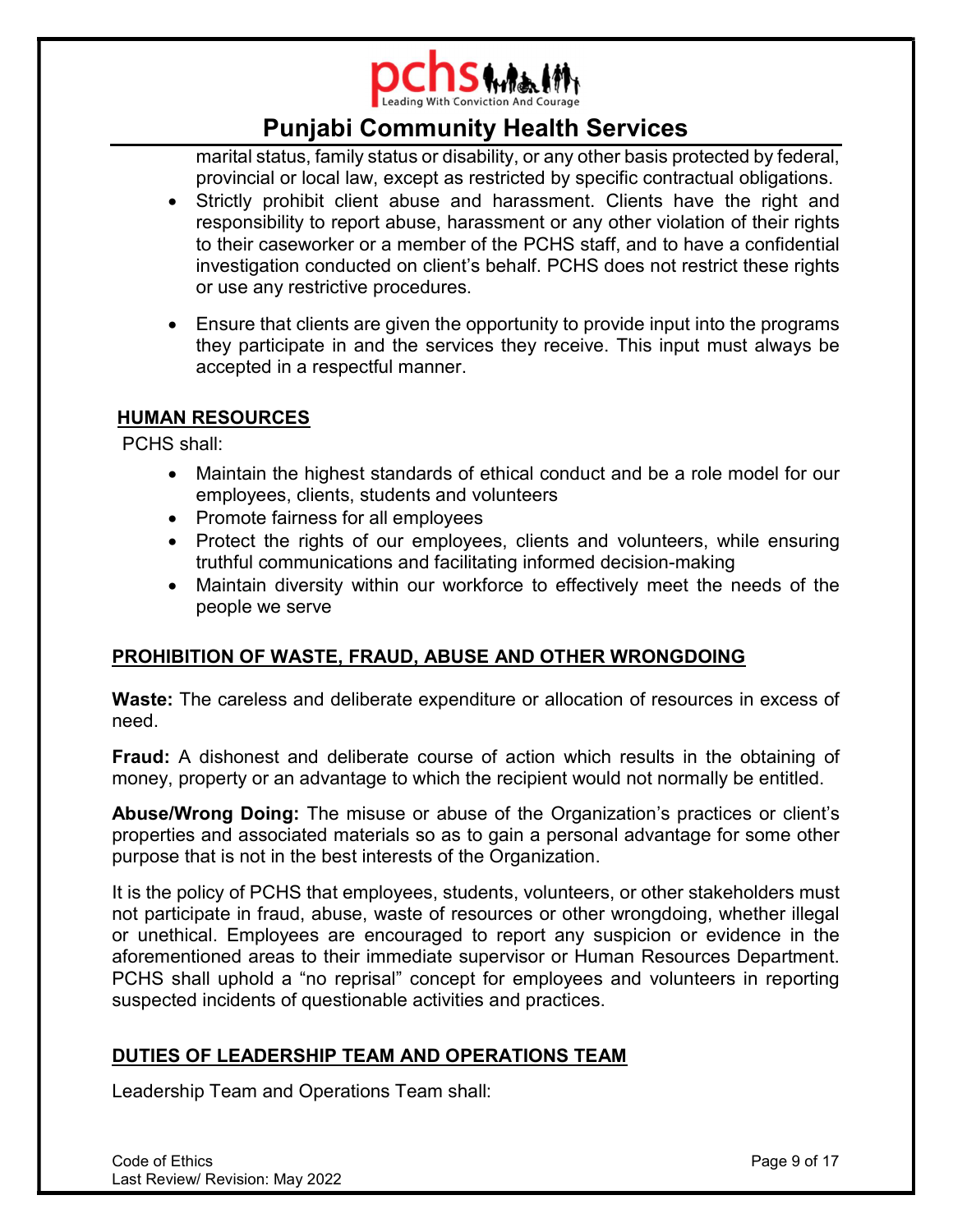

- Perform their duties in good faith and in the best interest of the organization.
- Members of the Leadership and Operations Team are responsible to promote PCHS's values and ethics, and be a role model for employees, clients, students and volunteers.
- Adhere to all the established laws and regulations regarding fiduciary responsibility, as well as those rules established in PCHS's Articles of Incorporation and Board of Directors By-Laws.

# **FINANCIAL**

PCHS shall:

 Conduct PCHS's financial matters in accordance with applicable federal, provincial and local laws, and within the standards of Canadian Generally Accepted Accounting Principles.

# CONFIDENTIALITY

PCHS shall:

- Protect proprietary and confidential information in a manner designed to prevent unauthorized use or disclosure, and in accordance with applicable federal, provincial and local laws, contractual obligations, such as Personal Health Information Protection Act (PHIPA) and PCHS policies and procedures.
- Disclose confidential and nonpublic information only for a valid business purpose and with proper authorization.

# HEALTH, SAFETY AND ENVIRONMENTAL

PCHS shall:

- Provide a safe environment for employees, clients, students, volunteers and visitors.
- Comply with applicable federal, provincial and local health, safety and environmental regulations and PCHS policies and procedures.

# **COMPLIANCE**

PCHS shall:

 Conduct PCHS's operations in accordance with applicable provincial and federal laws, contractual obligations and PCHS policies and procedures.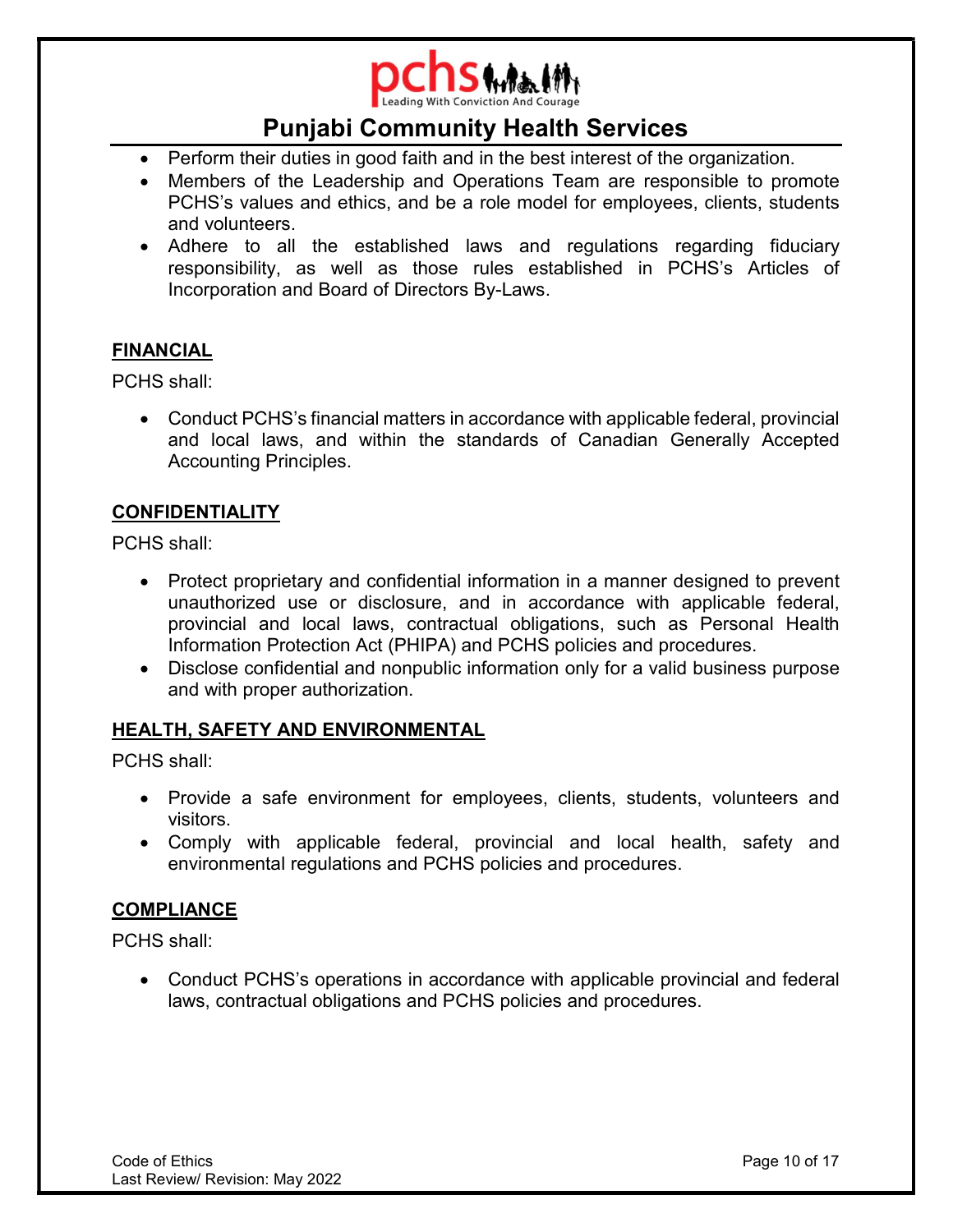

# PROCEDURE TO DEAL WITH ALLEGATIONS OF VIOLATION OF ETHICAL CODES

Human Resources (HR) Department will receive all Incident Reports containing violations of the Code of Ethics. The HR Department will conduct the investigation, record the investigation, provide feedback and follow up, as appropriate.

PCHS shall uphold a "no reprisal" concept for employees and volunteers in reporting suspected incidents of questionable activities and practices within the organization.

A "no reprisal" system simply means that employees shall not be subject to any retaliation, penalties, discrimination, confrontation, or any other type of consequences for making a report.

### A. Reporting

 Any staff member may report a violation of the Code of Ethics by completing an Incident Report (attached as Appendix A) and submitting the form to their supervisor and provide a copy to the HR Department. If the matter involves your supervisor or manager, the complaint should be brought to the attention of HR Manager or CEO. If the matter involves HR Manager, the complaint should be brought to the attention of the CEO. If the matter involves the COO, the complaint should be brought to attention of the CEO. If the matter involves the CEO, the complaint should be brought to the attention of the President of the Board of Directors.

Staff members are encouraged to report the incident within thirty (30) working days.

### B. Investigation

The HR Department, in consultation with the respective Supervisor and all other parties involved, will investigate the report within ten (10) business days of receiving the report, and complete the investigation with a final report completed within thirty (30) business days.

### C. Acting on Violation

If there is sufficient evidence, as determined by the investigation, a report and recommendation will be submitted to the CEO by the HR Department. The CEO will facilitate and approve the recommendations of HR Department, which may include, but not limited to: a number of corrective action strategies, including training, supervision, and/or disciplinary action.

# D. Documenting the Investigation

The HR Department will maintain a log of all Code of Ethics investigations and report same to the CEO on an annual basis. In addition to maintaining a log, HR Department will use the following process:

- Create a separate file for the investigation.
- The investigation file should include:
	- The complaint
	- The Report of Investigation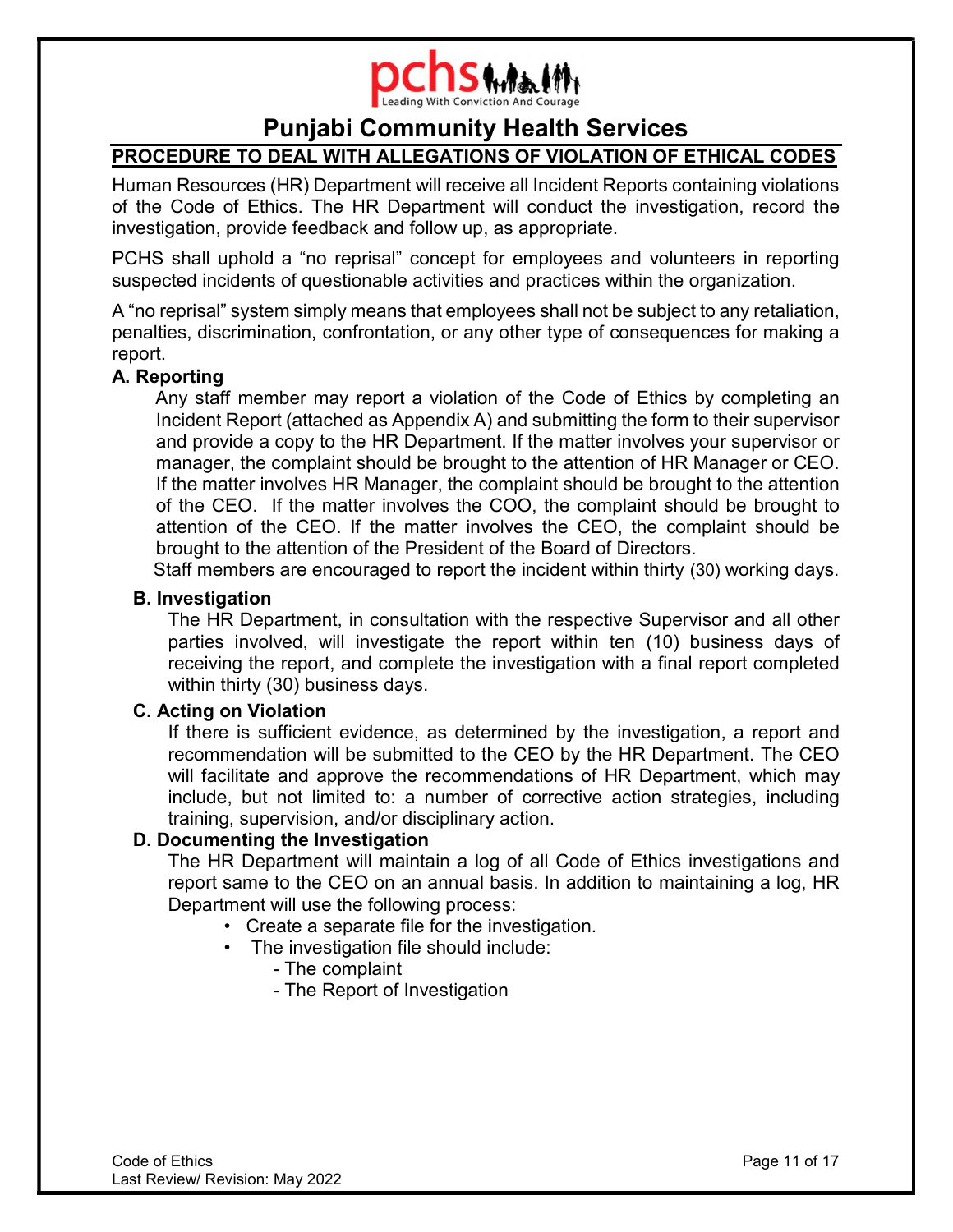

# MONITORING AND EDUCATION ON CODE OF ETHICS FOR PERSONNEL AND OTHER STAKEHOLDERS

The Leadership and Operations Team shall ensure that the Code of Ethics is clearly communicated to staff on an ongoing basis. The methods of communication will be as follows:

- Each new hire, whether full-time, part-time, or contract staff, will receive a copy of the Code of Ethics at their first day of employment.
- Each new hire will sign off acknowledging receipt and understanding of PCHS's Code of Ethics. Copy of the same will be kept in the personnel file.
- Student and volunteers will also receive a copy of the Code of Ethics and sign it. Copy of the same will be kept in the files.
- The HR Department will monitor trends, patterns of code violations and recommend to the CEO additional training or supervision strategies to reinforce compliance with the Code of Ethics.

# ADVOCACY

PCHS Shall:

- Continue to advocate for persons served, personnel, and other community stakeholders. PCHS's advocacy efforts include partnering with other organizations and the general community to provide training and education that will reduce the stigma associated with the needs, challenges, diagnoses, and disabilities of our clients.
- PCHS's advocacy efforts also include providing oral testimony, and developing and submitting position statements that support the needs of persons served and/or the needs for policy revisions at the local, provincial, and federal levels. PCHS works in collaboration with other organizations to coordinate our advocacy efforts on behalf of not only persons served, but PCHS's general geographic service area as well.
- PCHS will continue to demonstrate a commitment and value for advocacy services on behalf of persons served through a number of venues, including the recipient rights process, corporate responsibility strategies, and as a part of ongoing service delivery.
- The continuum of advocacy services will include from time to time, based upon the changing needs of our clients and the community, the following:
	- $\triangleright$  Linking clients to local advocacy groups, agencies, and organizations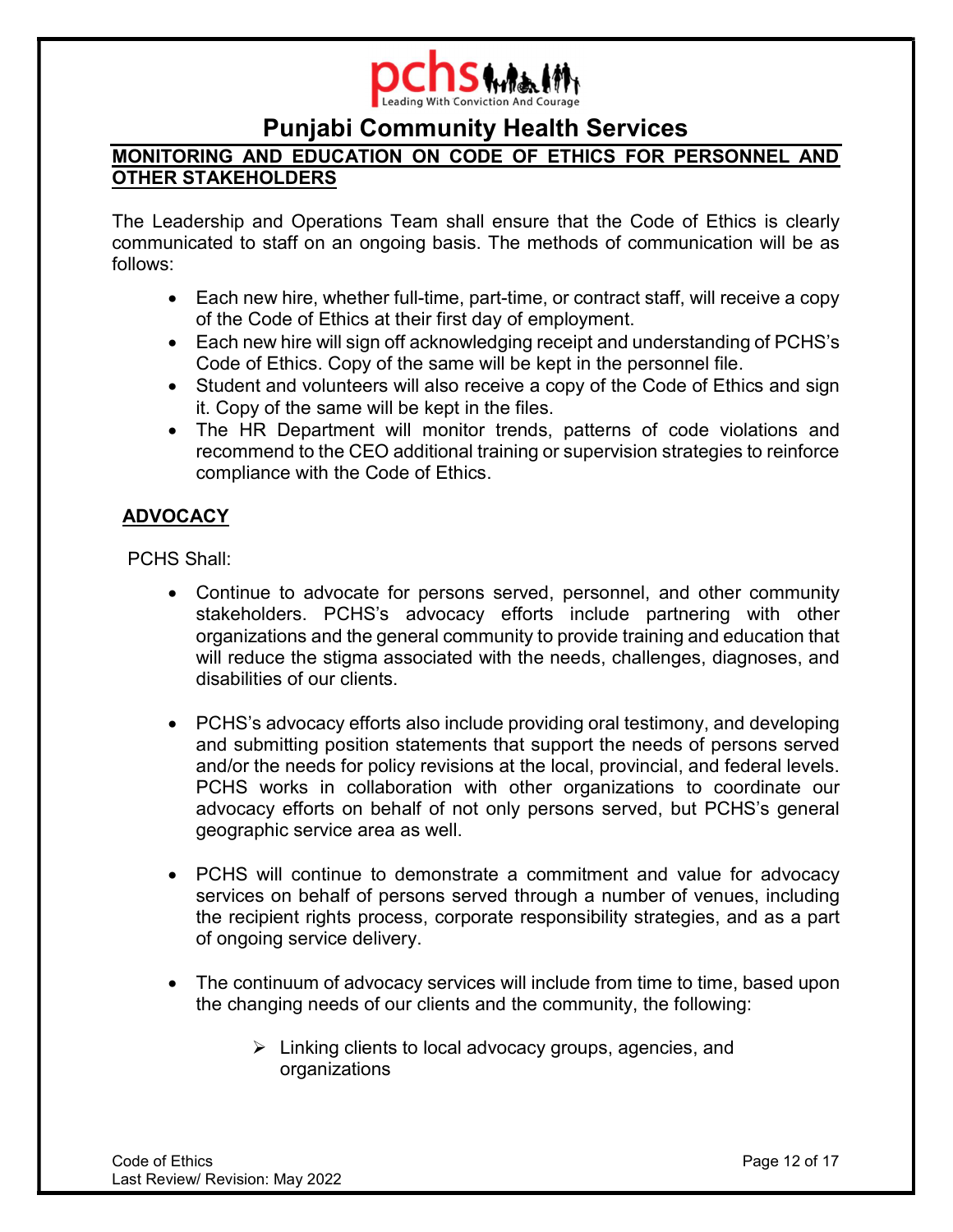

- $\triangleright$  Personal Advocacy: One-on-one advocacy to secure the rights of the persons served.
- $\triangleright$  Systems Advocacy: Seeking to change a policy or practice that affects the person served.
- Legislative Advocacy as permitted by law: Seeking legislative enactments that would enhance the rights of and/or opportunities for the person served.
- Legal Advocacy: Using the judicial and quasi-judicial systems to protect the rights of the person served.
- $\triangleright$  Self-Advocacy: Enabling the person served to advocate on their own behalf.

# FUNDRAISING

PCHS will demonstrate the utmost transparency and accountability through accurate and accessible disclosure of information in a readily accessible location on its website. (see Ethical Fundraising Policy)

# CORPORATE CITIZENSHIP

PCHS Shall:

Continue to encourage corporate responsibility at all levels of the organization. Corporate responsibility demonstrates what an organization stands for including its ethical, social, and environmental values. Corporate responsibility assists in: advocating for the persons served; promoting ethical business practices; developing efficiency as an organization; and considering the impact of organizational activities on persons served, personnel, other stakeholders, and the environment. The participation of staff in corporate responsibility activities requires communicating with the CEO and receiving approval from the CEO for corporate responsibility activities that must be conducted during the course of the regular work day. Also, more of PCHS's Leadership and Operations team are serving on community Boards, Commissions, Ad-Hoc Committees, and Task Force Groups at the federal, provincial and local levels. PCHS supports the involvement of staff in corporate responsibility activities as a way to not only advance the mission, philosophy, values and goals of the organization, but to advocate for the needs, wants, and desires of its clients and the community. PCHS's corporate responsibility is also evident through our funding and consultation with grass-roots or community-based organizations, and governmental, public and private organizations. PCHS provides training, consultation, and/or mentoring to organizations.

The Leadership and Operations team of PCHS are serving in network groups to improve funding, policies, and services to the most at-risk and disenfranchised groups/families in our community.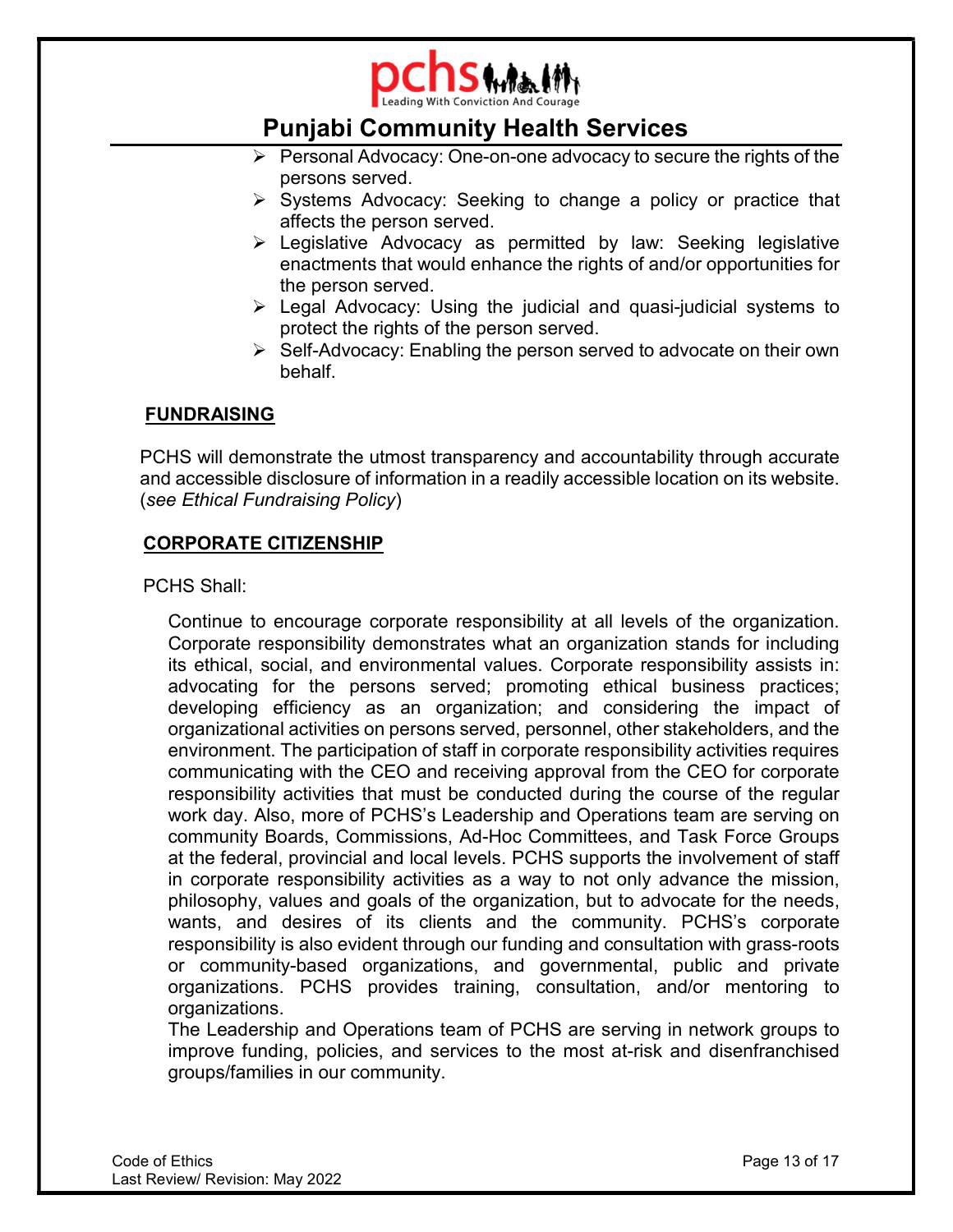

# Appendix A – Code of Ethics Violation Report Form (Confidential)

| Part 1: General Information (of staff completing this form)                                                                                    |
|------------------------------------------------------------------------------------------------------------------------------------------------|
| Name:                                                                                                                                          |
| Title/ Designation:                                                                                                                            |
| Program:                                                                                                                                       |
| Are you a complainant?<br>Yes I<br>$\mathsf{No}$  <br>Are you a witness?<br>Yes  <br>$No$ $\vert$<br>Part 2: Details of the complaint/incident |
|                                                                                                                                                |
| Details of Staff/ Student/ Volunteer (you are complaining about):                                                                              |
|                                                                                                                                                |
|                                                                                                                                                |
|                                                                                                                                                |
|                                                                                                                                                |
|                                                                                                                                                |
|                                                                                                                                                |
|                                                                                                                                                |
| <u> 1990 - 1991 - 1992 - 1993 - 1994 - 1995 - 1996 - 1997 - 1998 - 1999 - 1999 - 1999 - 1999 - 1999 - 1999 - 199</u>                           |
|                                                                                                                                                |
| (if there is more information please attach another<br>sheet)                                                                                  |
|                                                                                                                                                |
| Signature:<br><u> 1989 - Johann John Stone, mars eta bainar eta industrial eta erromania eta erromania eta erromania eta erroman</u>           |
| Date:                                                                                                                                          |
|                                                                                                                                                |
| Part 3: To be completed by Supervisor in consultation with HR department (within<br>10 working days). Please submit filled copy to HR.         |
|                                                                                                                                                |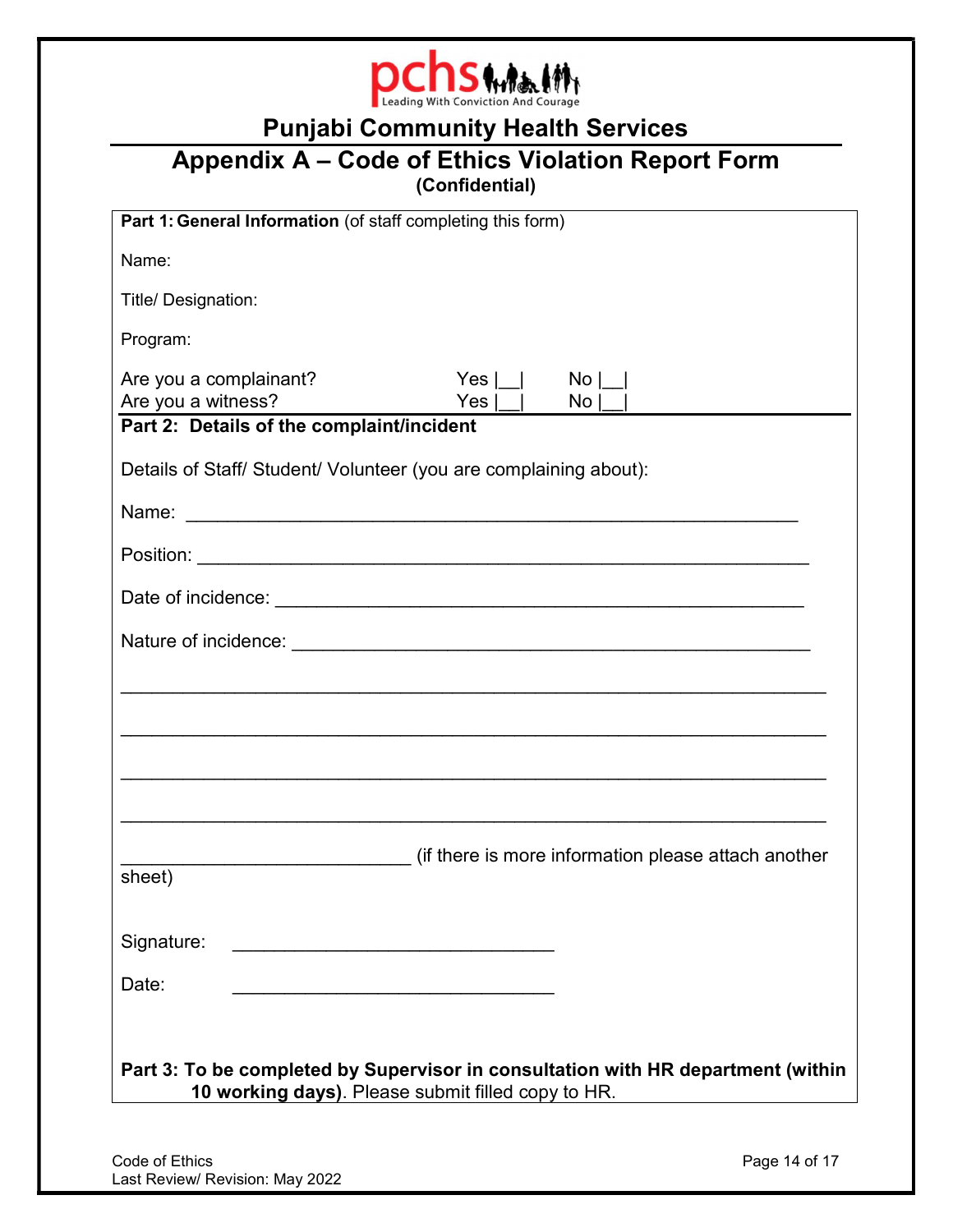

\_\_\_\_\_\_\_\_\_\_\_\_\_\_\_\_\_\_\_\_\_\_\_\_\_\_\_\_\_\_\_\_\_\_\_\_\_\_\_\_\_\_\_\_\_\_\_\_\_\_\_\_\_\_\_\_\_\_\_\_\_\_\_\_\_\_\_\_

\_\_\_\_\_\_\_\_\_\_\_\_\_\_\_\_\_\_\_\_\_\_\_\_\_\_\_\_\_\_\_\_\_\_\_\_\_\_\_\_\_\_\_\_\_\_\_\_\_\_\_\_\_\_\_\_\_\_\_\_\_\_\_\_\_\_\_\_

 $\mathcal{L}_\mathcal{L} = \{ \mathcal{L}_\mathcal{L} = \{ \mathcal{L}_\mathcal{L} = \{ \mathcal{L}_\mathcal{L} = \{ \mathcal{L}_\mathcal{L} = \{ \mathcal{L}_\mathcal{L} = \{ \mathcal{L}_\mathcal{L} = \{ \mathcal{L}_\mathcal{L} = \{ \mathcal{L}_\mathcal{L} = \{ \mathcal{L}_\mathcal{L} = \{ \mathcal{L}_\mathcal{L} = \{ \mathcal{L}_\mathcal{L} = \{ \mathcal{L}_\mathcal{L} = \{ \mathcal{L}_\mathcal{L} = \{ \mathcal{L}_\mathcal{$ 

Actions taken to verify the complaint:

Conclusion:

# REMEDIAL PLAN

\_\_\_\_\_\_\_\_\_\_\_\_\_\_\_\_\_\_\_\_\_\_\_\_\_\_\_\_\_\_\_\_\_\_\_\_\_\_\_\_\_\_\_\_\_\_\_\_\_\_\_\_\_\_\_\_\_\_\_\_\_\_\_\_\_\_\_\_

| <b>Action to be taken</b> | For Whom | <b>Responsibility</b> | <b>Deadline</b> | <b>Remarks</b> |
|---------------------------|----------|-----------------------|-----------------|----------------|
|                           |          |                       |                 |                |
|                           |          |                       |                 |                |
|                           |          |                       |                 |                |
|                           |          |                       |                 |                |

Name: \_\_\_\_\_\_\_\_\_\_\_\_\_\_\_\_\_\_\_\_\_\_\_\_\_\_\_\_ Signature: \_\_\_\_\_\_\_\_\_\_\_\_\_\_\_\_\_\_\_\_

Date: \_\_\_\_\_\_\_\_\_\_\_\_\_\_\_\_\_\_\_\_\_\_\_\_\_\_\_\_

Part 4: For Human Resources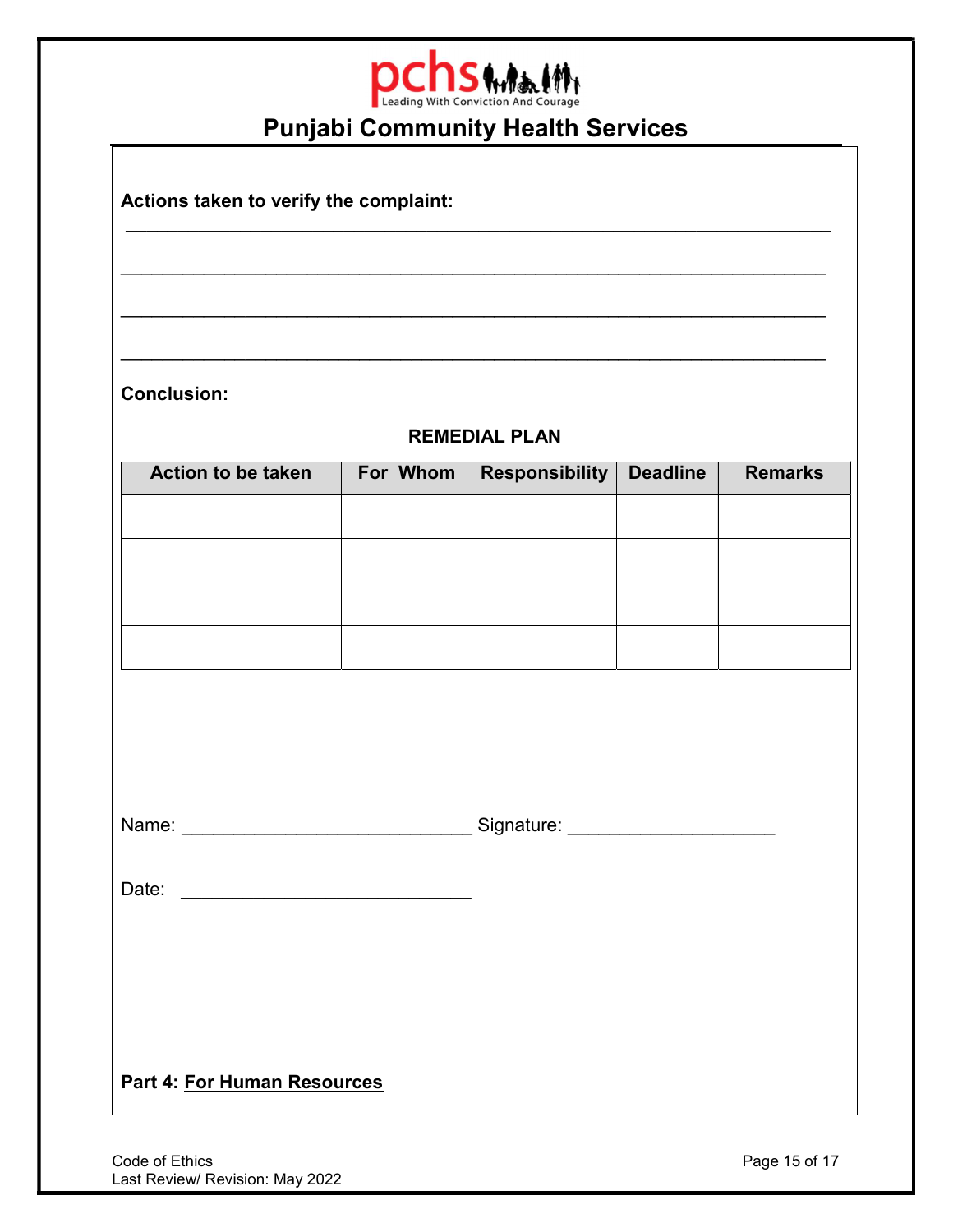

To be completed by the Human Resources Manager: Any further actions required/ recommended: \_\_\_\_\_\_\_\_\_\_\_\_\_\_\_\_\_\_\_\_\_\_\_\_\_\_\_\_\_\_\_\_\_\_\_\_\_\_\_\_\_\_\_\_\_\_\_\_\_\_\_\_\_\_\_\_\_\_\_\_\_\_\_\_\_\_\_\_  $\mathcal{L}_\mathcal{L} = \{ \mathcal{L}_\mathcal{L} = \{ \mathcal{L}_\mathcal{L} = \{ \mathcal{L}_\mathcal{L} = \{ \mathcal{L}_\mathcal{L} = \{ \mathcal{L}_\mathcal{L} = \{ \mathcal{L}_\mathcal{L} = \{ \mathcal{L}_\mathcal{L} = \{ \mathcal{L}_\mathcal{L} = \{ \mathcal{L}_\mathcal{L} = \{ \mathcal{L}_\mathcal{L} = \{ \mathcal{L}_\mathcal{L} = \{ \mathcal{L}_\mathcal{L} = \{ \mathcal{L}_\mathcal{L} = \{ \mathcal{L}_\mathcal{$ Name: \_\_\_\_\_\_\_\_\_\_\_\_\_\_\_\_\_\_\_\_\_\_\_\_\_\_\_\_ Signature: \_\_\_\_\_\_\_\_\_\_\_\_\_\_\_\_\_\_\_\_\_\_\_ Date: \_\_\_\_\_\_\_\_\_\_\_\_\_\_\_\_\_\_\_\_\_\_\_\_\_\_\_\_